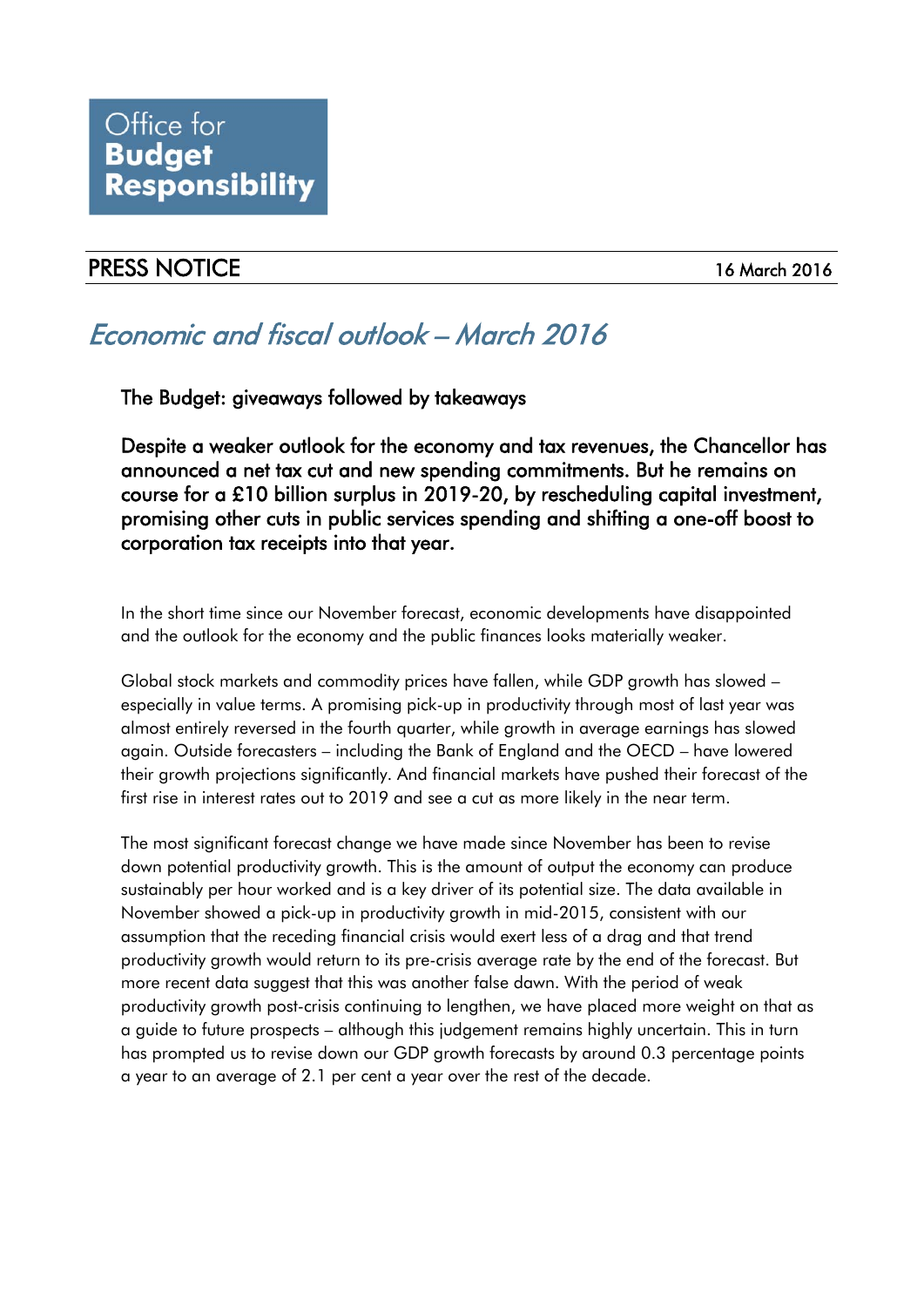

#### Chart 1: Whole economy productivity: output per hour worked

Lower productivity growth means lower forecasts for labour income and company profits, and thus also for consumer spending and business investment. In aggregate, this reduces tax receipts significantly. We have also revised up our disability benefits spending forecast, as the introduction of the personal independence payment (PIP) is generating much smaller savings than the Government was aiming for. Partly offsetting this upward pressure on borrowing, lower market interest rate expectations once again generate large debt interest savings. But, overall, we have revised up our pre-measures forecasts for the budget deficit by 0.5 per cent of GDP or £11.3 billion a year on average over the forecast period.

The story in the current fiscal year is somewhat different. We have revised our forecast for the deficit in 2015-16 slightly lower since November to £72.2 billion. Receipts look slightly weaker than we expected, but we also expect smaller net contributions to the EU, lower borrowing by housing associations and lower tax credits spending. We continue to expect borrowing to fall faster in February and March than over the year to date, although this may not be reflected fully in the initial outturn data due in April.

On the basis of our new pre-Budget-measures forecasts, the Government would have been on course to miss both its legislated fiscal targets – for the budget to be in surplus from 2019-20 and for debt to fall in relation to GDP every year until then. As regards the surplus target, we would have forecast small deficits in both 2019-20 (£3.2 billion) and 2020-21 (£2.0 billion). Given our GDP forecast, these would occur in 'normal times' on the Government's definition and the 'fiscal mandate' would therefore be breached. As regards the debt target, we have revised down the cash level of public sector net debt in 2015-16, but the weakness of recent nominal GDP growth – largely reflecting a much wider trade deficit and weaker private sector investment – means that it is now expected to rise as a percentage of GDP, having been expected to fall in November. We expect the ratio of debt to GDP to fall each year thereafter, as the deficit shrinks, just as we did in November.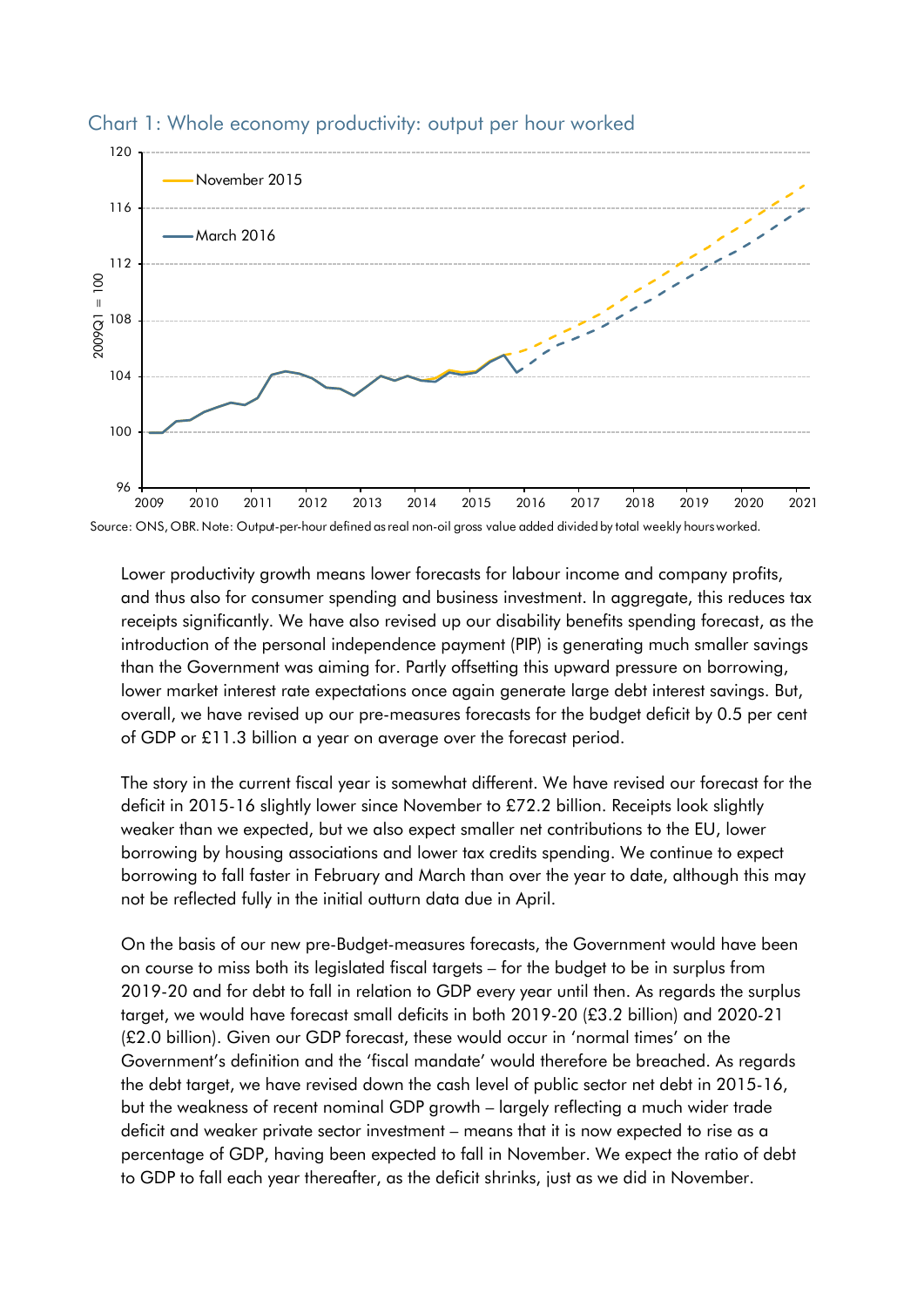The Government's Budget policy measures raise £13.7 billion in 2019-20 and £13.1 billion in 2020-21, broadly offsetting the deterioration in the underlying forecast and putting it back on course to meet the surplus target by £10.4 billion and £11.0 billion respectively in those years – little changed from November. But, given the size and distribution of past forecasting errors, that still puts the probability of meeting the surplus target in 2019-20 only slightly above 50 per cent. The Budget measures make little difference to net debt in 2015-16, so we expect that target still to be missed.

Focusing on the first year of the surplus target in 2019-20, Chart 2 shows that our premeasures forecast for the budget balance has deteriorated by £13.4 billion in that year, with a £5.4 billion fall in debt interest spending more than offset by a £2.4 billion increase in other spending and a £16.3 billion revenue loss. So how has the Government offset this to maintain the £10 billion surplus it was looking for in November? The chart shows it has:

- cut its limit on departmental current spending by £2.3 billion (which we estimate would translate into an actual spending cut of £1.8 billion as departments underspend their budgets by less). The Government says that this £2.3 billion gross  $cut$  – together with £1.9 billion of new spending commitments in areas such as lengthening the school day, full 'academisation' of state schools and improving flood defences – will be funded from a £0.7 billion cut in overseas aid and £3.5 billion of as-yet unidentified cuts to be generated by an 'efficiency review' that will report in 2018;
- the Government has also placed an additional £2.0 billion a year squeeze on departments in that year by raising planned public service pension contributions, in line with a lower discount rate, but not compensating them for the additional costs they will face. This reduces borrowing by displacing other departmental spending within existing expenditure limits, while reducing net spending on public service pensions;
- cut its limit on departmental capital spending by  $£1.2$  billion, largely by bringing £1.6 billion forward from the 2019-20 target year to 2017-18 and 2018-19, which it describes as "accelerating investment plans". We assume that £0.2 billion of the spending brought forward to 2018-19 will in reality slip back into 2019-20. There are also £0.2 billion of new spending commitments, for example to ease congestion on the M62. With capital spending plans little changed in 2020-21, the very large 17 per cent real terms increase pencilled in for that year in November has now increased to 20 per cent. That had been sufficient in November to ensure that total public spending would remain above its 1990s lows as a share of GDP, but this is the case anyway in this forecast because of lower expected nominal GDP;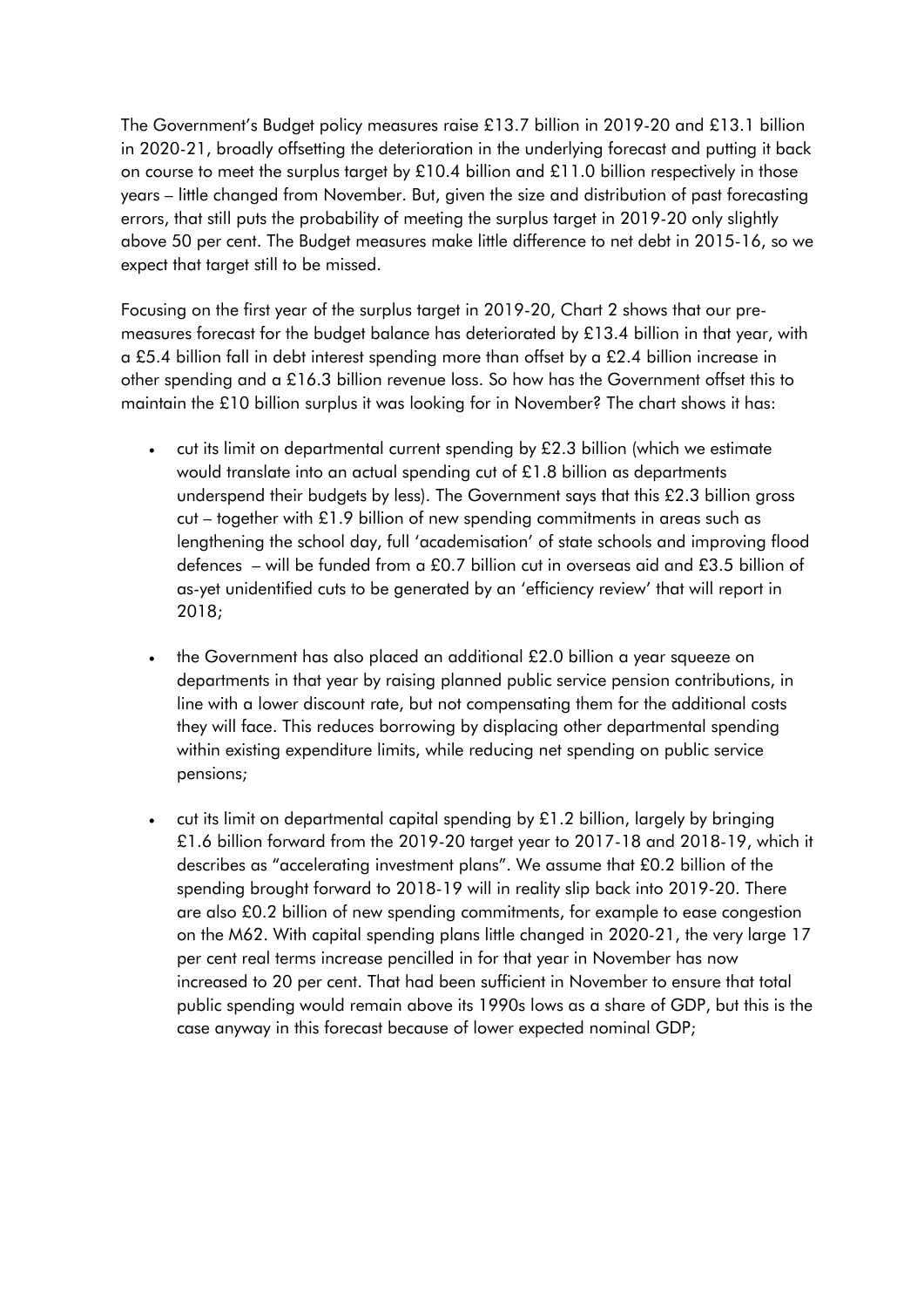

#### Chart 2: Changes to public sector net borrowing in 2019-20

- announced a net tax increase of £6.3 billion in 2019-20, although across the forecast as a whole Budget tax measures reduce receipts by £0.7 billion a year on average. All but £300 million of this increase reflects the Government's decision to delay the July Budget measure that brings forward the timing of large firms' quarterly corporation tax payments "to give businesses more time to prepare". This also boosts receipts by £3.6 billion in 2020-21 (but not at all thereafter). However, combined with an additional net cut in other (mostly business) taxes taking effect in 2020-21, this gives a much more modest overall net tax increase in that year of £0.8 billion. So the Government needs a much bigger cut in current departmental spending in 2020- 21 – £8.1 billion compared to £1.8 billion in 2019-20 – to achieve the surplus it wants. Other tax measures include giveaways (raising the income tax personal allowance and higher rate threshold, cutting capital gains tax rates and freezing fuel duty) and takeaways (more measures to tackle avoidance and increase tax paid by multinational firms). The new soft drinks industry levy raises around £500 million a year over the last three years of the forecast, but by pushing up the retail prices index it has a one-off cost of £1 billion in 2018-19 by increasing the accrued interest on index-linked gilts; and
- cut welfare spending by  $£1.4$  billion in 2019-20, largely through a further tightening of the disability benefits system. Other factors include a small boost to receipts from easing fiscal tightening over the next two years.

Taking the changes to the pre-measures forecast and the Budget measures into account, our final forecast continues to shows borrowing falling each year. In our November forecast the overall pace of fiscal tightening was relatively smooth and diminishing beyond 2017-18. But the uneven path of the giveaways and takeaways in this Budget means that the pace of